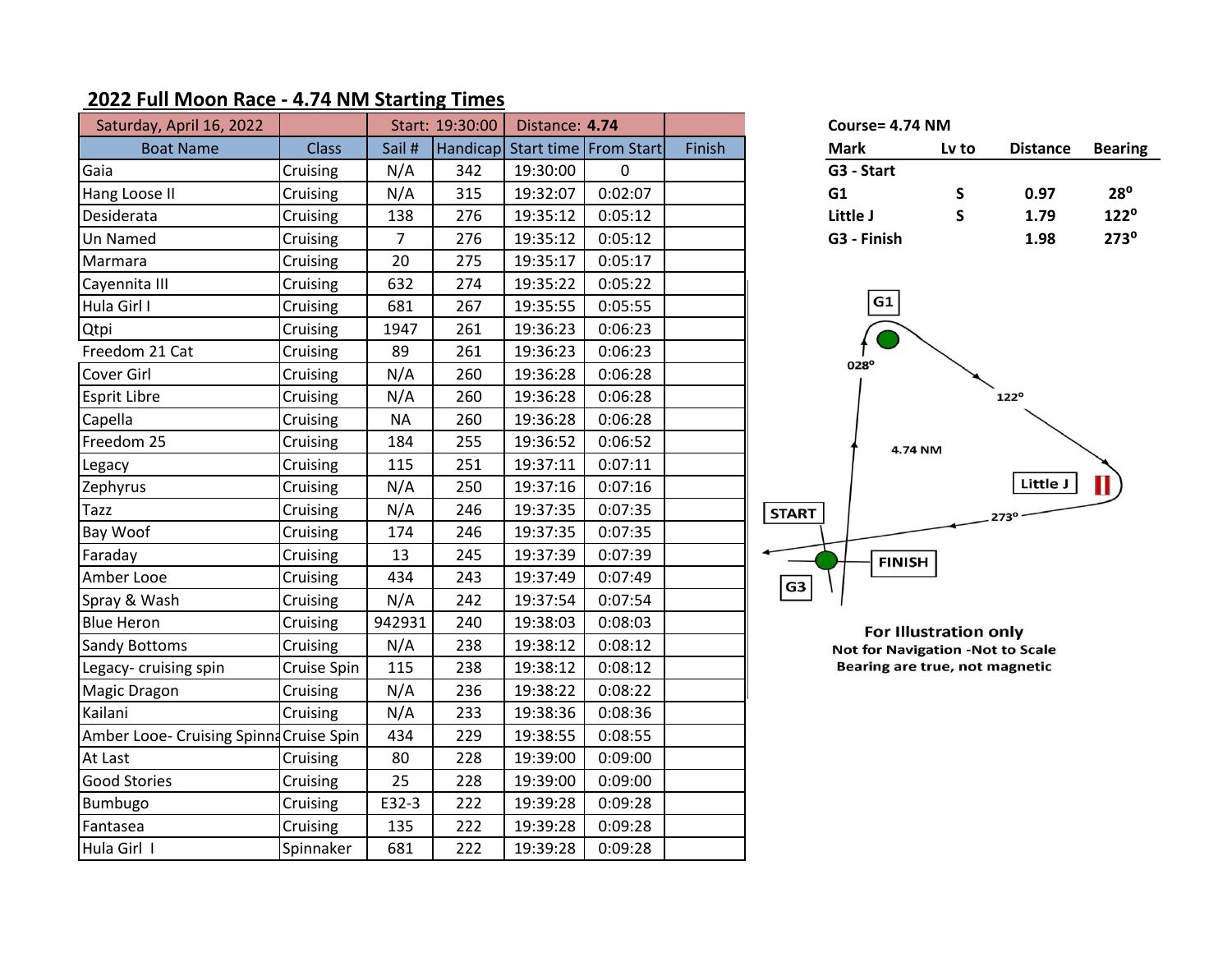| Fantasy                                    | Cruising    | N/A            | 217 | 19:39:52 | 0:09:52 |  |
|--------------------------------------------|-------------|----------------|-----|----------|---------|--|
| Jade                                       | Cruising    | N/A            | 217 | 19:39:52 | 0:09:52 |  |
| Moonshine                                  | Cruising    | 651            | 217 | 19:39:52 | 0:09:52 |  |
| Edgar                                      | Cruising    | 230            | 212 | 19:40:16 | 0:10:16 |  |
| Cynosure                                   | Cruising    | 33             | 210 | 19:40:25 | 0:10:25 |  |
| Hula Girl II                               | Cruising    | 1457           | 208 | 19:40:35 | 0:10:35 |  |
| Galene                                     | Cruising    | 102            | 206 | 19:40:44 | 0:10:44 |  |
| Fiddlesticks                               | Cruising    | 161            | 205 | 19:40:49 | 0:10:49 |  |
| Koinonia II                                | Cruising    | 206            | 202 | 19:41:03 | 0:11:03 |  |
| Hula Girl II                               | Cruising    | 1457           | 201 | 19:41:08 | 0:11:08 |  |
| Solsten                                    | Cruising    | N/A            | 201 | 19:41:08 | 0:11:08 |  |
| Freelance                                  | Cruising    | <b>S28</b>     | 201 | 19:41:08 | 0:11:08 |  |
| Sonar                                      | Non-spin    | SPSC           | 197 | 19:41:27 | 0:11:27 |  |
| Galene - Cruising Spinnaker                | Cruise Spin | 102            | 193 | 19:41:46 | 0:11:46 |  |
| Koinonia II - Cruising Spinnal Cruise Spin |             | 206            | 192 | 19:41:51 | 0:11:51 |  |
| Last Tango                                 | Cruising    | $\overline{7}$ | 191 | 19:41:55 | 0:11:55 |  |
| Ka La Hiki Ola                             | Cruising    | N/A            | 187 | 19:42:14 | 0:12:14 |  |
| Sea Life                                   | Cruising    | N/A            | 187 | 19:42:14 | 0:12:14 |  |
| For Sail                                   | Cruising    | N/A            | 186 | 19:42:19 | 0:12:19 |  |
| Neptune's Daughter                         | Cruising    | N/A            | 181 | 19:42:43 | 0:12:43 |  |
| <b>Schock Therapy</b>                      | Non-spin    | 33             | 180 | 19:42:47 | 0:12:47 |  |
| Surge                                      | Cruising    | 304            | 178 | 19:42:57 | 0:12:57 |  |
| Ka La Hiki Ola                             | Cruising    | $\overline{2}$ | 175 | 19:43:11 | 0:13:11 |  |
| Libèlula                                   | Cruising    | P-39           | 174 | 19:43:16 | 0:13:16 |  |
| Opal                                       | Cruising    | N/A            | 174 | 19:43:16 | 0:13:16 |  |
| Sonar                                      | Spinnaker   | <b>SPSC</b>    | 171 | 19:43:30 | 0:13:30 |  |
| Rose Therese                               | Cruising    | 35             | 170 | 19:43:35 | 0:13:35 |  |
| J-70 - Non Spin                            | Non-spin    | <b>SPYC</b>    | 167 | 19:43:49 | 0:13:49 |  |
| Surge - Cruising Spinnaker                 | Cruise Spin | 304            | 166 | 19:43:54 | 0:13:54 |  |
| Cakewalk                                   | Spinnaker   | 8              | 162 | 19:44:13 | 0:14:13 |  |
| <b>Schock Therapy</b>                      | Spinnaker   | 33             | 156 | 19:44:41 | 0:14:41 |  |
| Meteor                                     | Cruising    | 5154           | 145 | 19:45:33 | 0:15:33 |  |
| Au Paradis                                 | Cruising    | JSA 6157       | 134 | 19:46:25 | 0:16:25 |  |
| Kelly -Non-Spin                            | Non-spin    | 800            | 116 | 19:47:51 | 0:17:51 |  |